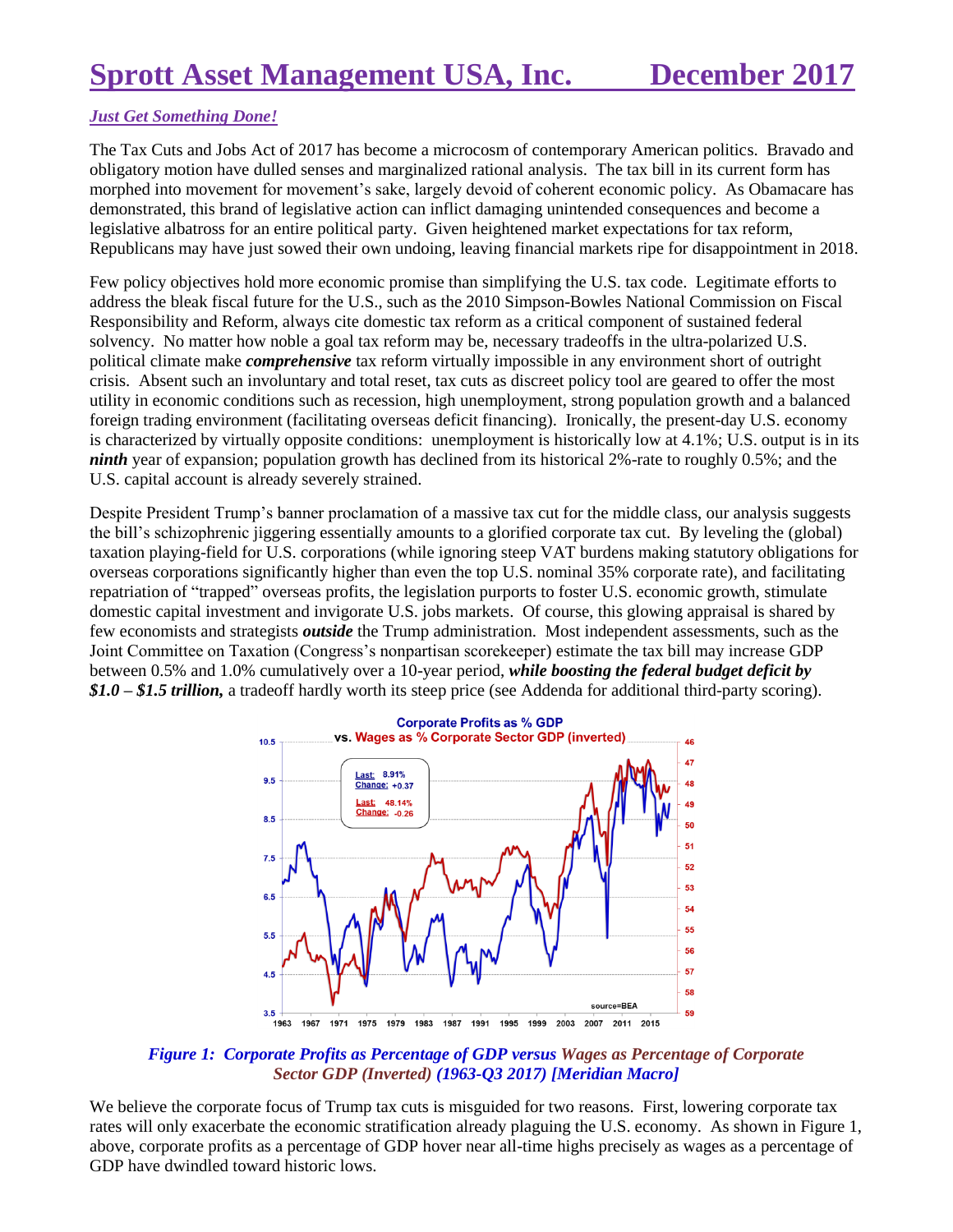Given how far the economic pendulum has swung in favor of capital-over-labor in recent years, is this really the right time to pursue economic growth through tax cuts on record corporate profits? *We would suggest \$1.5 trillion in direct federal funding for education, job training, R&D and infrastructure programs would be a vastly more productive use of national resources than incurring the like-sized deficit implicit in the Trump corporate tax cut.*

Second, there is precious little supporting evidence that reducing corporate tax rates and offering tax holiday on overseas profits will actually stimulate either incremental capex or increased hiring. One particularly poignant rebuke of the Trump administration's tax-cut reasoning occurred at a gathering of the Wall Street Journal's CEO Council on 11/16/17. With White House Economic Council Director Gary Cohn seated on stage, a WSJ editor asked a room of 100-or-so CEO's for a show of hands, "If the tax reform bill goes though, do you plan to increase your company's capital investment?" When virtually no hands were raised, Cohn nervously blurted out, "Why aren't the other hands up?" This awkward scene quickly went viral as vivid demonstration of how out of sync the Trump tax plan is from current corporate priorities.

During the past eight years, ZIRP and related productivity declines have decimated corporate capex in favor debt-fueled share repurchase. As shown in Figure 3a, below, from the equity-market lows of Q1 2009 through the first half of 2017, the corporate sector had repurchased 18% of total U.S. equity market capitalization, while institutional investors had liquidated 7% of total equity market cap. Figure 3b, below, demonstrates these repurchases were funded almost entirely through issuance of low-coupon debt in a ZIRP world. Given the fact that corporate spreads remain near all-time lows and liquidity remains abundant, we are skeptical that a reduction in corporate tax rates will have meaningful impact on capex or hiring plans.







With respect to repatriation provisions of the 2017 Tax Act, we are similarly skeptical such a tax holiday will catalyze any significant corporate behavior outside share repurchases, shareholder dividends and executive bonuses. After all, the vast majority of American corporations' \$2.6 trillion overseas cash hoard is already invested in dollar-denominated instruments (so no need to disturb), the reduced tax obligation was deemed (not voluntary) and the prevalence of interest rate swaps has long facilitated easy domestic monetization of these balances should any compelling corporate opportunity have presented itself in prior years (it did not).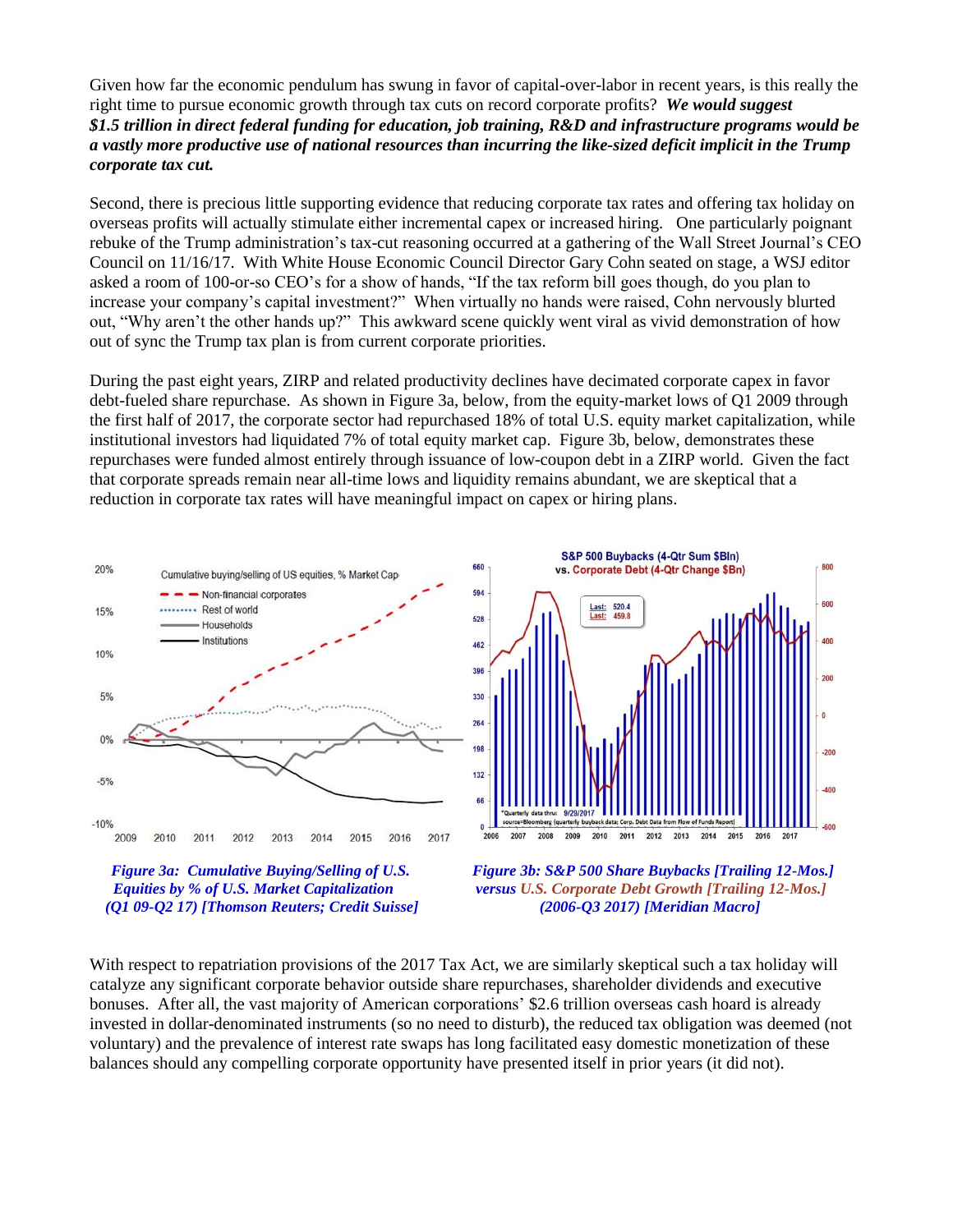Historically, tax holidays on overseas profits have hardly inspired imaginative corporate governance. By way of example, the Senate Permanent Subcommittee on Investigations published on 10/11/11 an in-depth analysis of the 2004 repatriation tax holiday. In return for reducing the tax rate on repatriated funds from a maximum 35% to roughly 5%, the 2004 legislation had specified that repatriated funds should be earmarked for activities such as hiring workers or conducting research and prohibited using the money for executive compensation or buying back stock. Nonetheless, the IRS reports that the 2004 tax bill motivated 843 companies to bring back \$312 billion. The 15 companies returning the most overseas profits in the 2004 episode proceeded to cut a net 20,931 jobs between 2004 and 2007, slightly decreased their spending on R&D, accelerated spending on stock buybacks, and, most preciously, granted their top five executives average pay increases of 27% from 2004 to 2005 and an additional 30% between 2005 to 2006.

All-in-all, the Tax Cuts and Jobs Act of 2017 seems to us to be the wrong policy, for the wrong reasons, at the wrong time. Contrary to President Trump's depiction of a Christmas present for the middle class, we expect tens-of-millions of Americans to be angered by the bill's capricious sacrifice of longstanding and coveted deductions for mortgage interest and state-and-local taxes on income and real-estate. We believe President Trump's signature on the Tax Act will likely mark an inflection point for U.S. financial markets, as awkward realities of a deeply flawed bill displace general investor optimism over tax cuts. Finally, growing recognition that the 2017 tax bill will contribute an additional \$1.5 trillion to the ever-deteriorating U.S. fiscal positon should further pressure the U.S. dollar, already suffering its worst annual performance since 2003. In our opinion, gold markets are likely to take notice.

Sincerely,

Trey Reik Senior Portfolio Manger Sprott Asset Management USA, Inc. (203) 656 2400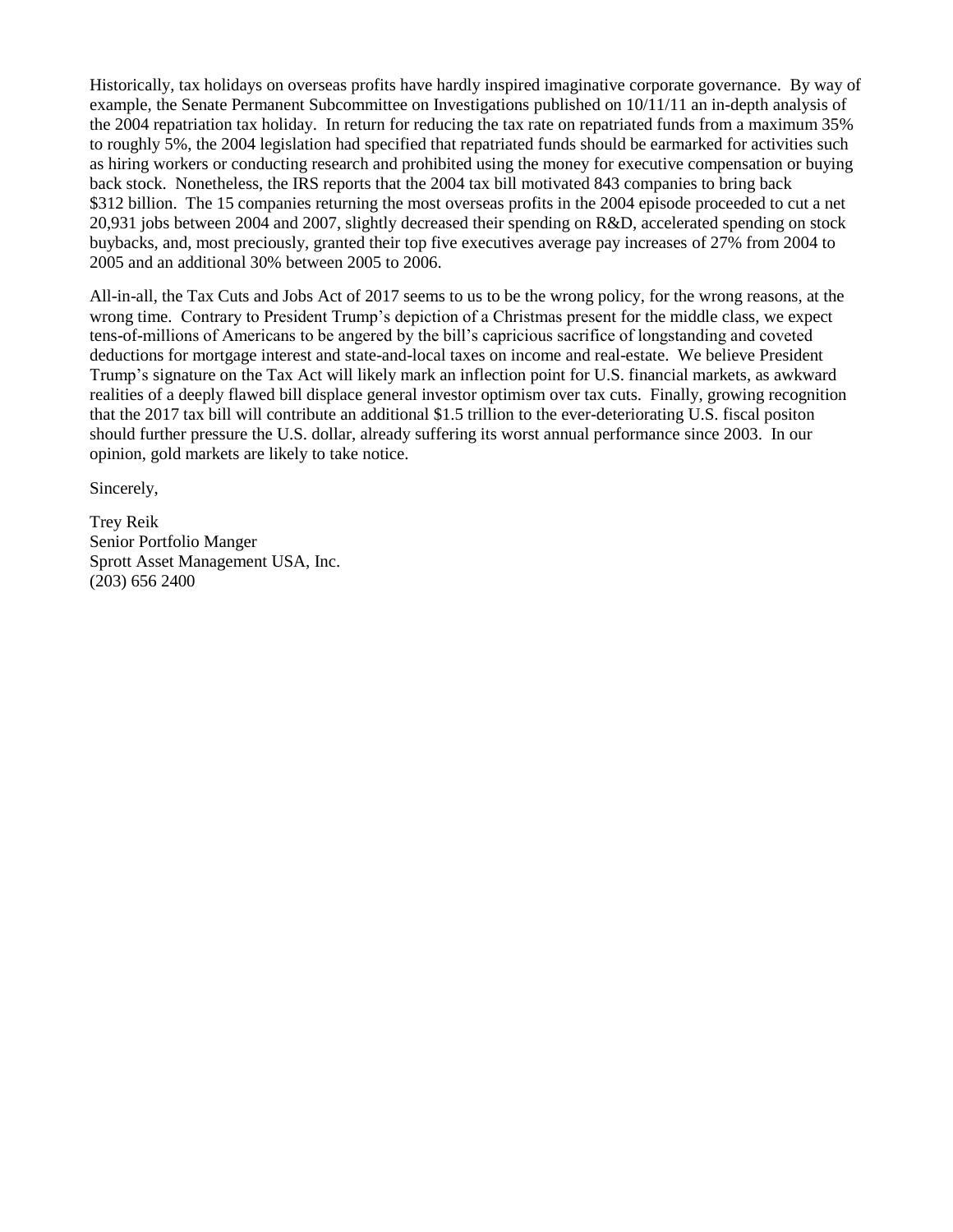## **Addenda Two Neutral Accountings of the Tax Cuts and Jobs Act of 2017**

The Initiative on Global Markets at the University of Chicago Booth School of Business oversees a panel of 38 distinguished academic experts to explore "the extent to which economists agree or disagree on major public policy issues." We find it notable that *all 38 members* of this bipartisan and geographically diverse panel (of Nobel-laureates-and-Bates-Clark-medalist types) agree not only that the Trump tax plan will increase the national debt as a percentage of GDP, but also that the contemplated tax-cuts will fail to generate sufficient economic growth to pay for themselves. Indeed, only one of the 38 panelists felt the tax plan might result in a "substantial" increase in GDP (22 disagreed and 15 were uncertain). Who are we to disagree with the conclusions such an august group?

One footnote to the Commerce Department's 11/29/17 revision of Q3 GDP to 3.3% is that actual GDP has closed the output gap with Congressional Budget Office estimates for "potential" GDP. Moving forward, the CBO forecasts potential GDP will grow an average of 1.8% annually, as represented by the y-axis zero level in Figure 4. At its 12/13/17 FOMC meeting, the Fed ratified this potential GDP estimate with its own forecast for long-run GDP growth of 1.8% to 1.9% (post 2020). In addition to this trend growth, the proprietary Penn-Wharton Budget Model suggests the 2017 Tax Bill might add between 0.5% and 0.9% to GDP *cumulatively* during the next decade (yellow delta in Figure 4). To give some perspective to just how optimistic Trump administration projections are, their projections *for 3% to 4% annual GDP growth during the next decade* are plotted in the pink triangle of Figure 4! *Yowzer!*

## **Putting GOP predictions in perspective**

Gap between reported U.S. GDP and estimated potential U.S. GDP



*Figure 4: Gap between Actual GDP and Potential GDP; Penn-Wharton Model for Incremental GDP from 2017 Tax Bill; and Trump Administration GDP Forecasts (1990-2027) [Commerce Department; CBO; Penn-Wharton Budget Model; Trump Administration; Washington Post]*